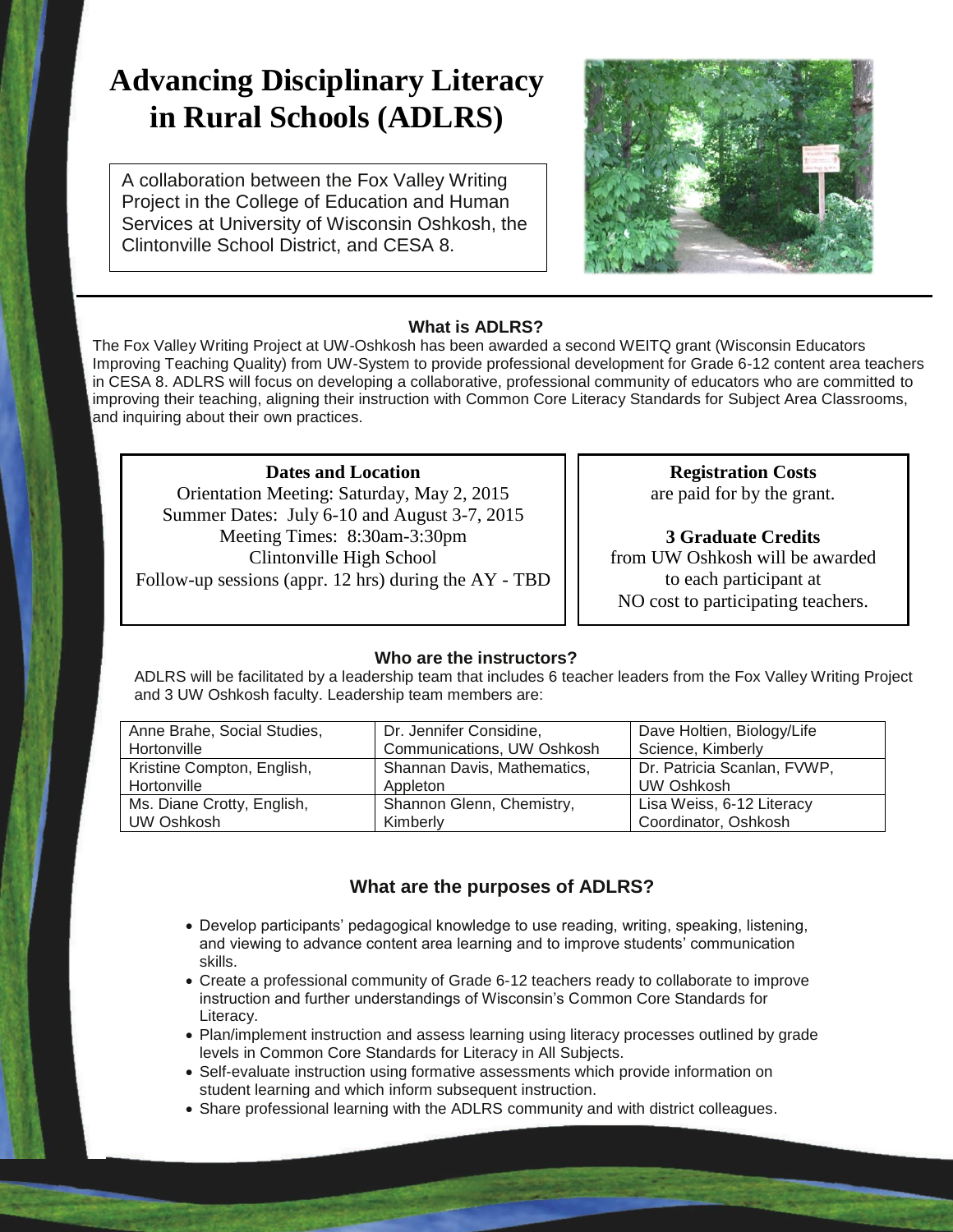### **What are the expectations of and benefits to ADLRS participants?**

Application and acceptance are contingent upon the following expectations for participants:

- Attend the orientation meeting on May 2, 2015; two, full-week sessions in summer 2015; and all academic year follow-up meetings.
- Contribute to the professional learning community in good faith as an educator who respects his/her colleagues and is willing to take risks to learn and to improve his/her own teaching.
- Engage in this opportunity to deepen understanding of the Common Core Literacy Standards for All Subjects as they apply to each participant's academic discipline.
- Develop an inquiry project that advances instruction aligned with Literacy Standards and includes evidence of students' learning.

\*\*\*\*\*\*\*\*\*\*\*\*\*\*\*\*\*\*\*\*\*\*\*\*\*\*\*\*\*\*\*\*\*\*\*\*\*\*\*\*\*\*\*\*\*\*\*\*\*\*\*\*\*\*\*\*\*\*\*\*\*\*\*\*\*\*\*\*\*\*\*\*\*\*\*\*\*\*\*\*\*\*

- Record and reflect on segments of inquiry project for the purposes of self-evaluation and professional growth.
- Earn three graduate credits free of charge from UW Oshkosh. Grades will be assigned Spring 2016.

## **How do I apply?**

**Please send a letter of application to the ADLRS Leadership Team AND a statement of support from your district administrator. (See specific guidelines for this letter on the next page.) Send your application letter (400-word maximum) as an email attachment to Pat Scanlan, Fox Valley Writing Project Director (scanlan@uwosh.edu). Preference will be given to applications which come from a team (two or more) of teachers from one district who have an interest in working together.**

**Request that your administrator's statement also be sent as a separate email to [scanlan@uwosh.edu.](mailto:scanlan@uwosh.edu)** 

**Applications due: February 1, 2015. Questions? [scanlan@uwosh.edu](mailto:scanlan@uwosh.edu) or 920-424-3325.** 









College of Education and Human Services